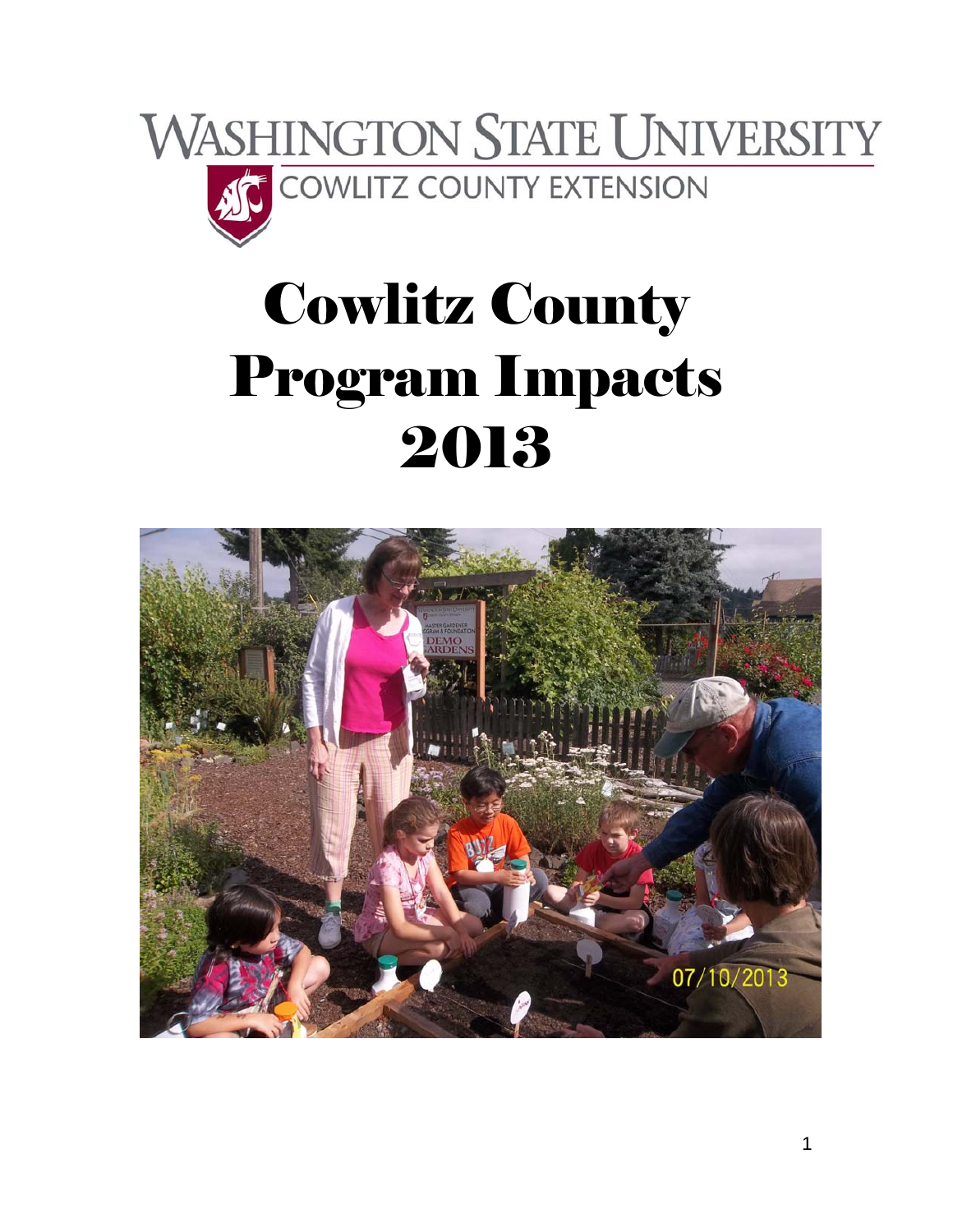# **Washington State University Extension in Cowlitz County is a three-way partnership of Washington State University, Cowlitz County and the United STATES DEPARTMENT OF Agriculture.**

**We provide research-based information and educational programs in the areas of Family Living, Food Safety, 4-H,**  YOUTH DEVELOPMENT, URBAN **Horticulture, Leadership and Community Development.** 

**This report covers selected programs and accomplishments for 2013.**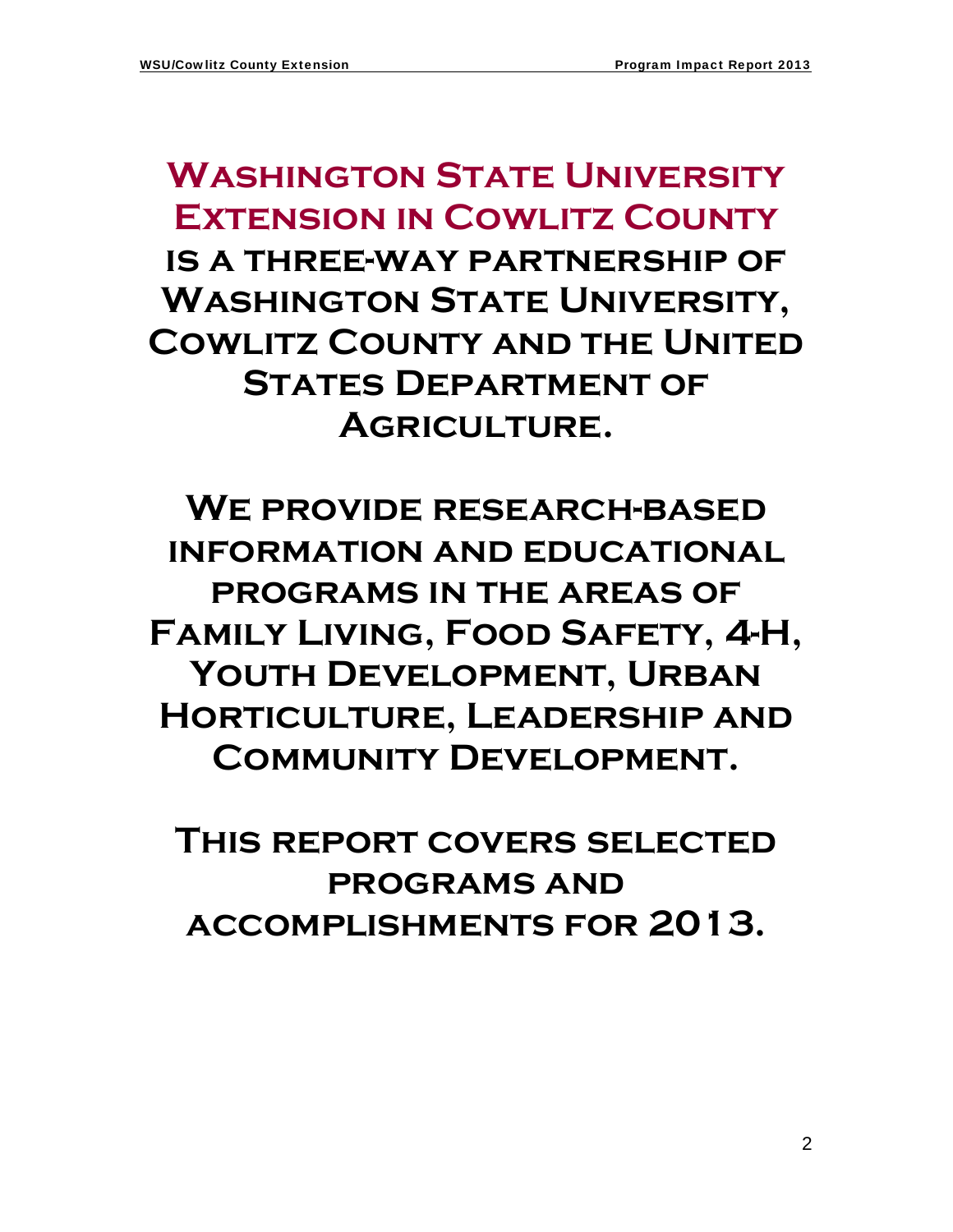## WSU / Cowlitz County Extension Program Impacts 2013

| Small Farm Management - Gary Fredricks<br><b>Community Development</b><br>Master Gardener Program                                                                                                                                                                           |
|-----------------------------------------------------------------------------------------------------------------------------------------------------------------------------------------------------------------------------------------------------------------------------|
| <b>Food Safety and Preservation</b><br>- Sandy Brown, Debbie Fredricks & Tina Thompson 6<br><b>Food Preservation Workshops</b><br><b>Pressure Gauge Testing</b><br>Person in Charge- Food Service Food Safety<br><b>Diabetes Series</b><br>Food \$ense, Nutrition Education |
| 4-H/Youth Development - Jennifer Leach 9<br>4-H Club Program<br><b>Cowlitz County "Strengthening Families" Program</b>                                                                                                                                                      |
| Small Business Development Center - Jerry Petrick. 11                                                                                                                                                                                                                       |
|                                                                                                                                                                                                                                                                             |
|                                                                                                                                                                                                                                                                             |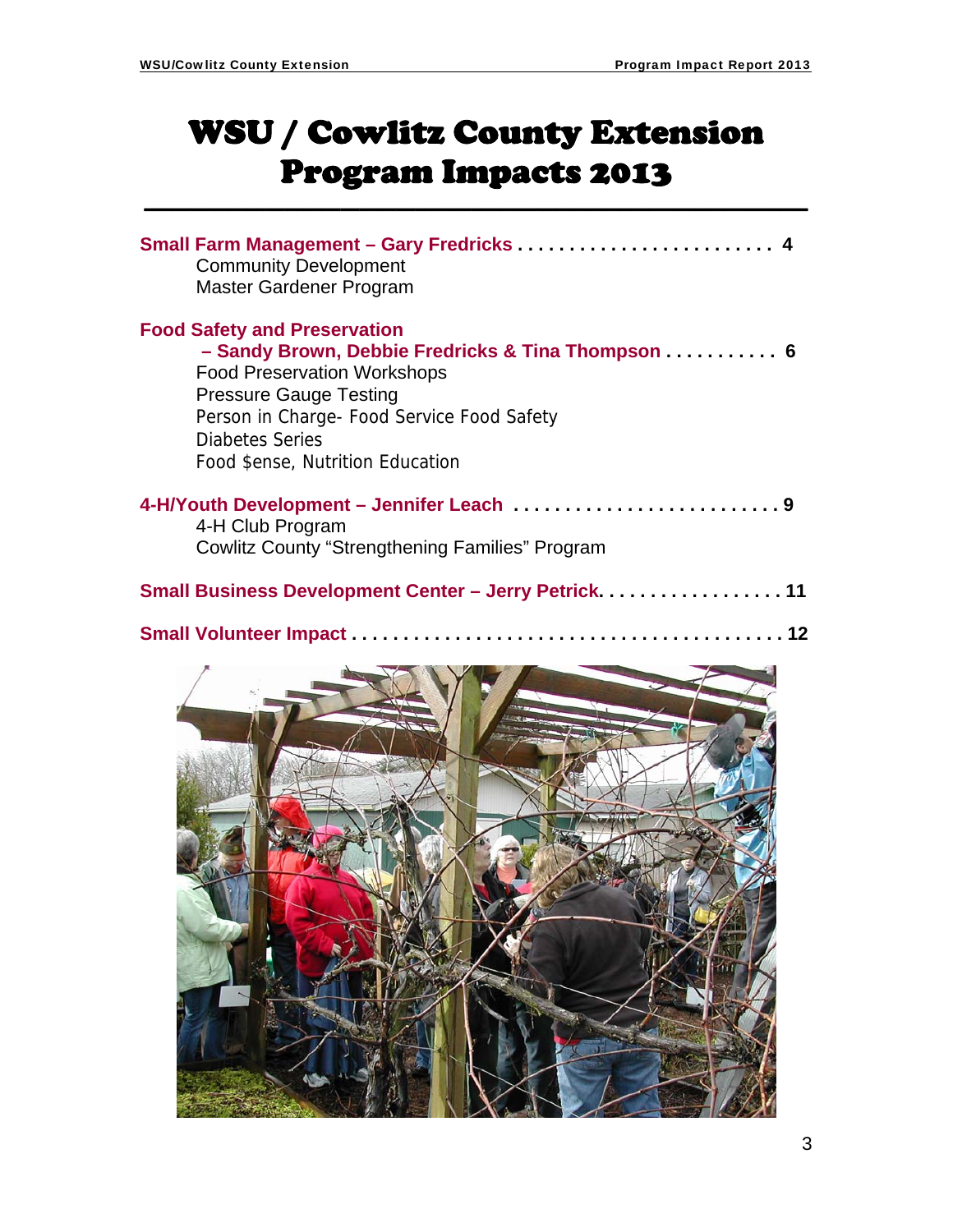### **Community Development**

The public while aware of community concerns will at times lack the resources or organization skills to solve local problems. Faculty worked together to provide programs and form community action committees forums to solved problems facing local communities.



### **Cowlitz County citizens benefited by:**

- Working with Cowlitz County Dept. of Solid Wastes, a grant was secured from Department of Ecology offering composting bins for \$10.00 (\$75.00 without grant) to the 231 people the attended composting training provided by WSU Extension **saving taxpayers \$17,875.** The average household that composts **diverts 646 pounds of organic material away from solid waste at a savings to the government of \$43 per ton.**
- **Silver Lake is tested monthly** by volunteers for water quality concerns through funding from Cowlitz County (\$5,000) and the Silver Lake Flood Control District (\$5,000). Water quality information will be used to determine specific causes of pollution and focus on specific solutions.
- **115 people gained new knowledge** on gardening tips, understanding property taxes, saving money while shopping, winterizing their home and how to write a will to improve their quality of life.
- **74 people had their canning lid tested with 40 %** having a defective pressure gauge. Those with defective gauges had them replaced were retested to confirm the gauge was accurate. Defective pressure gauges results in food not properly preserved causing food to be dumped and food poisoning.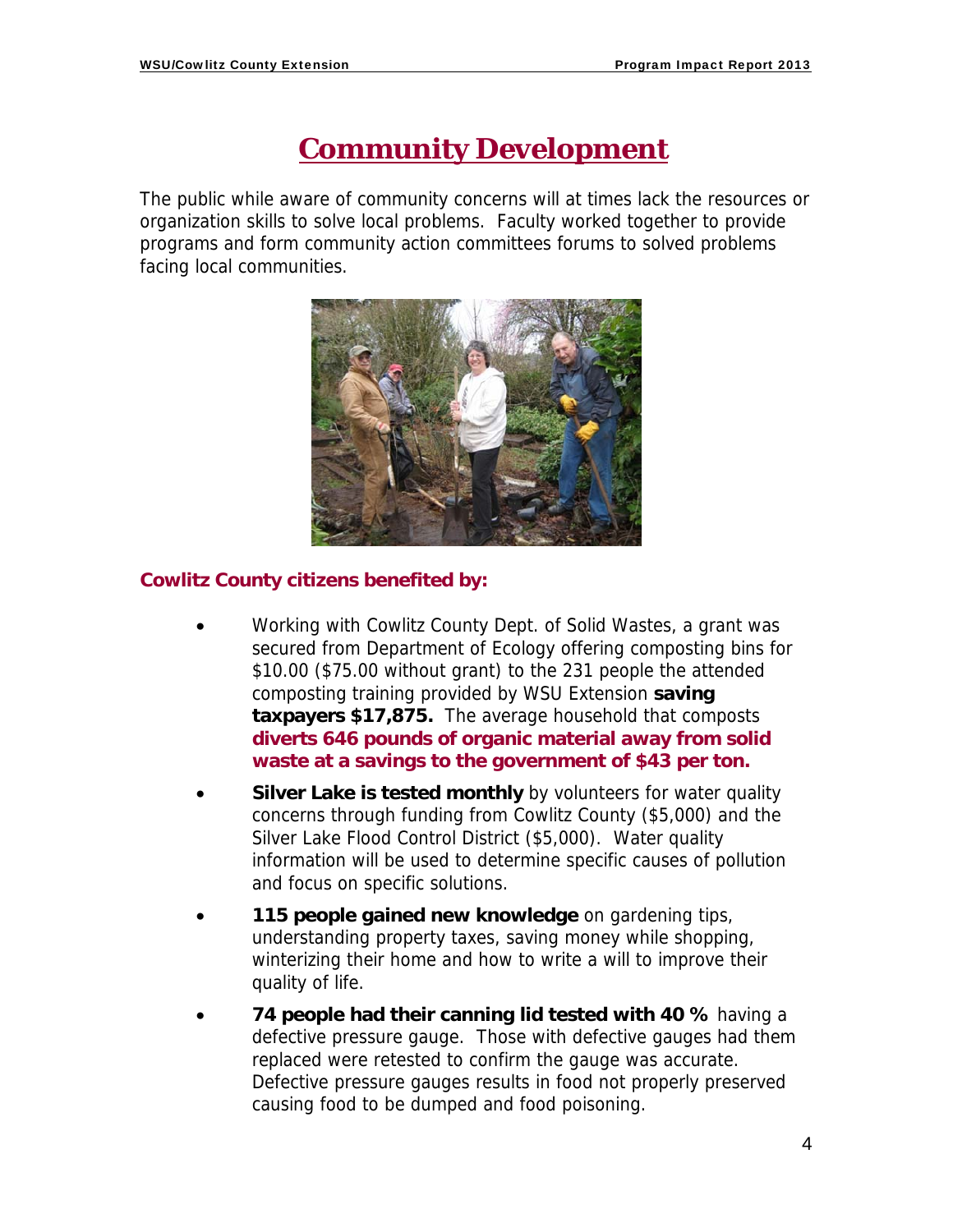### **Master Gardener Program**

The WSU Master Gardener Program is a public service program that provides university training to volunteers for the purpose of enabling them to serve their communities through horticulture, gardening and pest management.

### **Cowlitz County citizens benefited by:**

- **723 people gained skills in** composting, water conservation, increasing produce raised in the garden, raising mason bees, controlling moles, and how to maintain plants for maximizing fruit production reducing household costs and increasing their quality of life.
- For the **13 youth participating in the juvenile detention** gardening program, all indicated they had gained greater knowledge of gardening and were able to demonstrate stronger gardening skills.
- A 5 day **Gardening camp was attended by 29 youth** ages 6-11 years old. Youth gained skills in composting, protecting water quality, growing vegetables and protecting plants from disease. Parents of participants indicated that all youth gained knowledge and skills in science and natural resources.
- Master Gardeners raised and donated over **3,400 pounds of fresh produce was donated** to local food banks **(valued at \$2,600).**

Master Gardeners offered Home VEG (Vegetable Educational Garden) where they **build 10 raised beds at homes (cost at \$2,550)** supplied all the materials, soil and seeds. Families raised an average of **48 pounds of food** per bed.

**68 Master Gardeners provided 33 classes attended by 7,859 people and volunteered 4,548 hours of community service.** 

The Master Gardener volunteers answered the **questions of 319 people** saving people money on reduced pesticide use, increased garden produce raised and fewer plants replaced in their landscape.

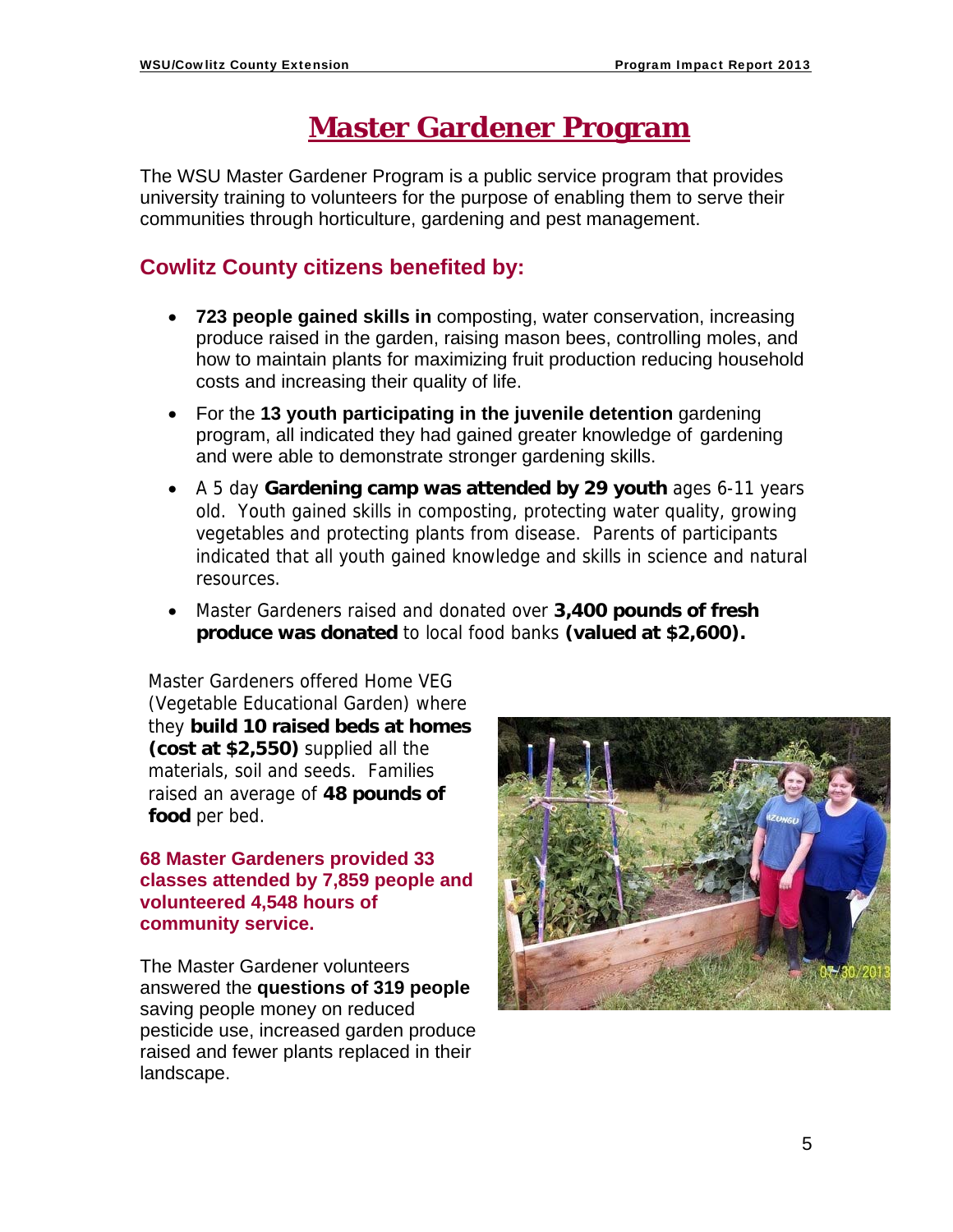### **Food Safety and Preservation**

Growing and preserving one's own food is of increasing interest to people these days. People want to know where their food comes from and what is in it when preserved.

### **Food Preservation Workshops**

- Partnered with Bob's Merchandise to offer a six week series of food preservation classes
- Over 350 people attended the workshops learning the basics of preserving foods.
- 100% of the participants indicated they learned something new about preserving foods
- 75% of the participants actually preserved food after each class using the skills learned in class
- 40% of the participants were able to successfully preserve one or more foods for the first time.
- The number of calls and questions regarding home food preservation and food safety as a result of this class has increased 5%.



### **Pressure Gauge Testing:**

 Pressure canner dial gauges MUST be checked yearly to be sure they work accurately. If they don't, people could be over or under processing their foods. This could potentially cause a foodborne illness or death resulting from improper preservation.

- 80 canner gauges were tested
- 35% of them were inaccurate and needed to be replaced
- As a result of replacing the inaccurate one, this reduces the risk of over 80 families from getting ill or dying from foodborne illness or related health issues due to incorrect processing of home preserved foods.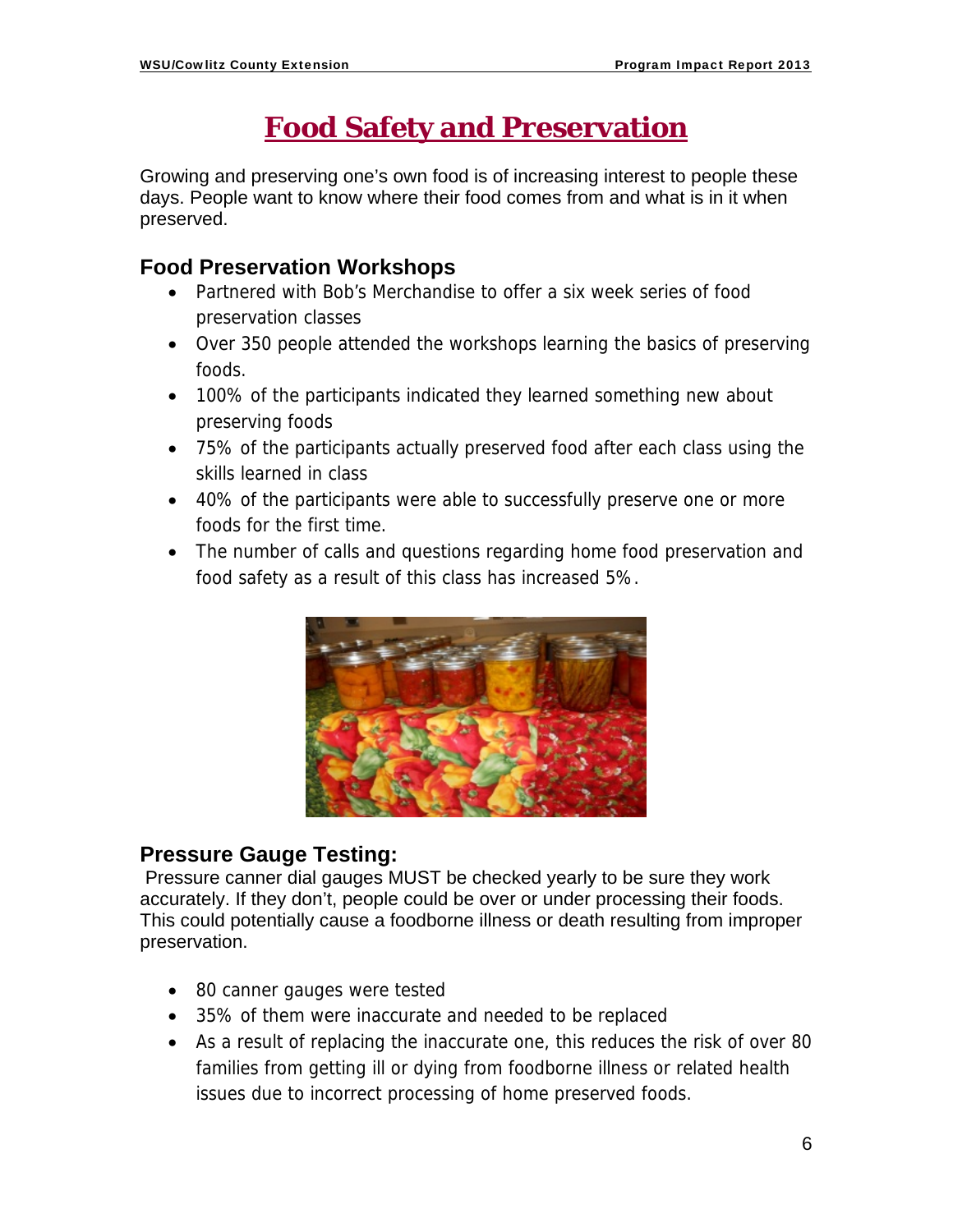### **Person in Charge- Food Service Food Safety**

WSU Extension offered 6 classes in 2013, using the detailed Food Safety curriculum developed by WSU Extension in response the Health Departments request. The class is for anyone working in the Food Service and volunteers preparing food for community events. Twelve Food facilities or agencies that serve food sent employees to the classes. 40 people received certification upon completion of the class.

### **Citizens benefited by:**

- Food Service Workers trained to prevent foodborne illnesses in the community.
- Food Service Workers are eligible for a 5-year Food Handlers Permit.
- Community events and food facilities in Cowlitz County are following procedures that prevent foodborne illnesses that could result in death or expensive hospitalization, restaurant reputation or potential closing of the facility.



### **Diabetes Series**

Cowlitz County is considered a "hot spot" for diabetes. WSU Extension provided series of 6 classes teaching people how to manage their diabetes. The classes also teach people who are considered pre-diabetic new skills that may prevent them from ever developing diabetes.

• 18 people with diabetes were able manage their disease through better dietary choices and increased exercise which leads to fewer serious health complications.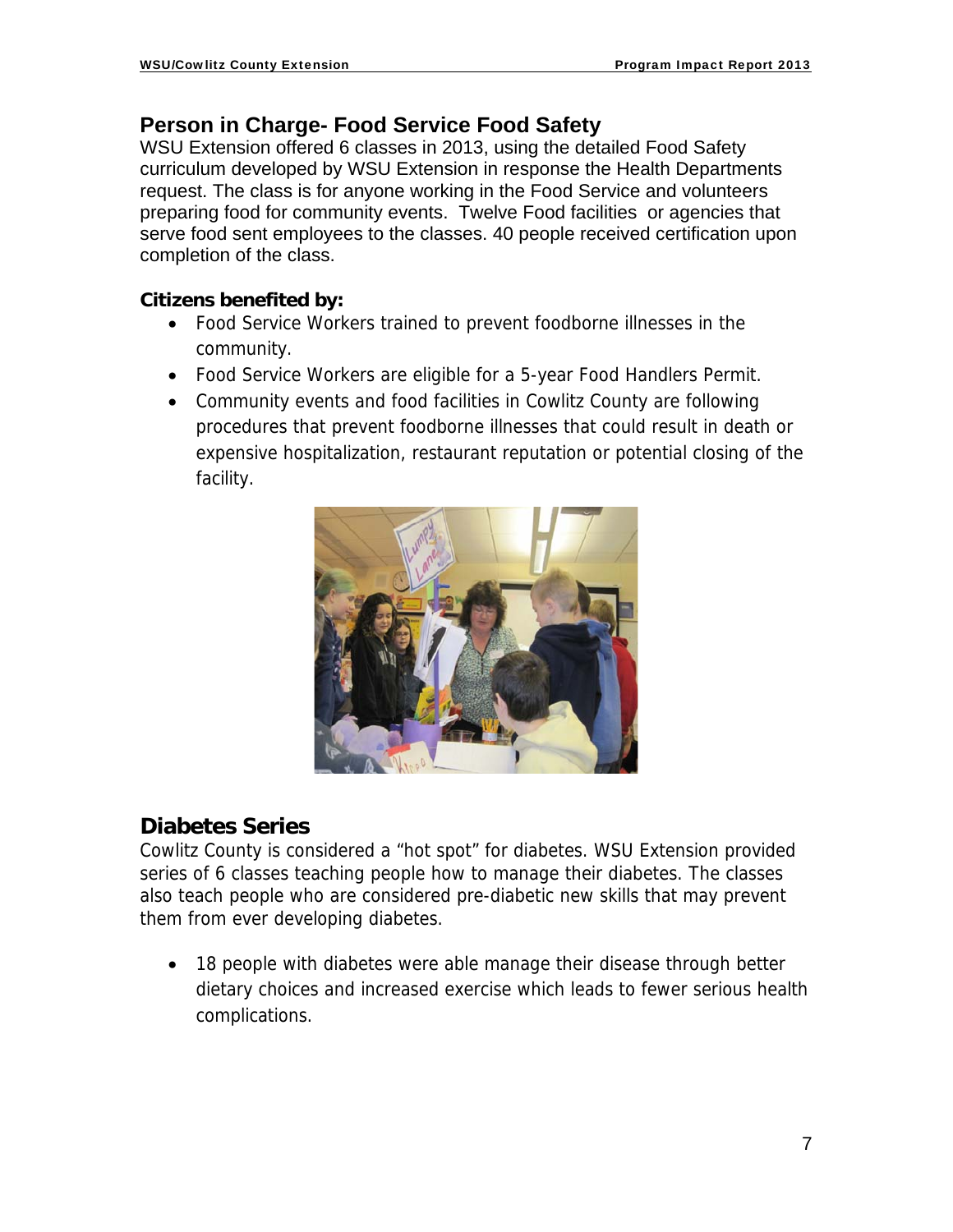### **Food \$ense, Nutrition Education**

WSU Cowlitz County Extension Food \$ense program teaches youth, families, and adults with limited incomes to develop lifelong skills and behaviors that promotes healthy food selection and eating along with leading physically active lifestyles.

Two Food \$ense nutrition educators work in 8 elementary schools in grades K-5, 6 Headstart classrooms, the CSO office, and with Cowlitz River Club to provide nutrition education class series that teach food selection, food budgeting, preparation and menu planning to feed themselves and their families healthy foods within their budgets.

**2,469 families** were impacted by the Food \$ense program in 2013. Changes in behavior that occurred as a result of our programs in the schools include:

- **525 now use food labels** to compare the nutrition content of food.
- 1,267 now consume fruits and vegetables every day.
- 246 now eat breakfast daily before going to school.
- 290 have at least 60 minutes of physical activity most days of the week.
- **2,237 wash their hands** before eating.
- 379 now wash fruits and vegetables before eating them



Parents report the following changes in behavior occurred after reading the parent newsletter and hearing about what their child learned in class.

- **975 eat more meals together as a family**.
- 890 use MyPlate for selecting healthy snacks and meals.
- 470 tried new recipes using new foods.
- 800 eat more fruits and vegetables every day.
- 900 read nutrition labels more often when choosing foods.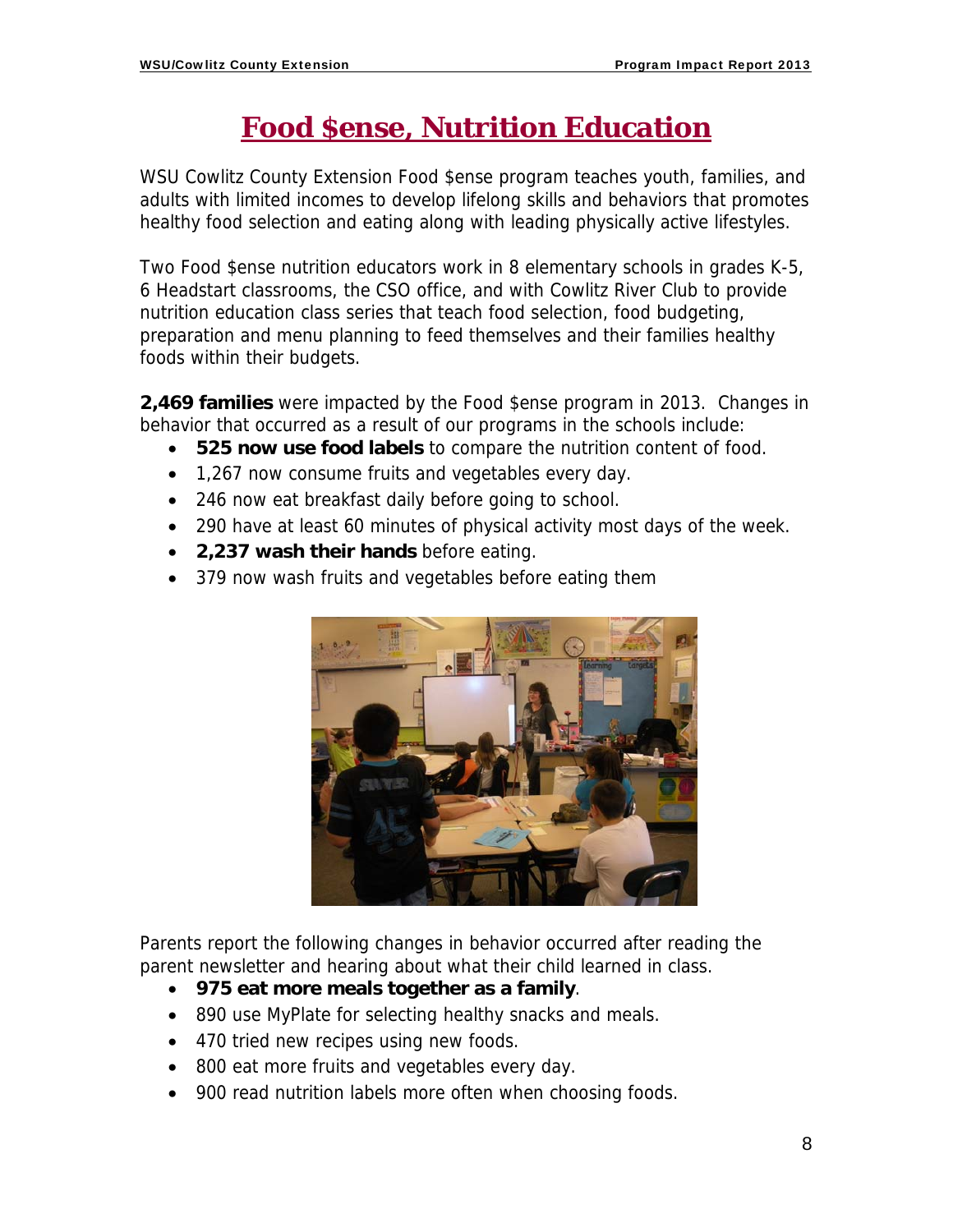### **Cowlitz County 4-H Youth Program**

#### **Needs/Background**

Cowlitz County is a county faced with successes and challenges. As per the Cowlitz County Community Report Card (Pathways 2020, **2013 Report Card**, May 2013), there have been successes in the overall health of the community including the number of young adults enrolling in college after high school; reduction in teen pregnancy; fewer smokers, and reduction in high school dropout rate. However, there are still challenges. This county based community assessment, coupled with the research of Dr. Richard Lerner (Tufts University) on positive youth development provides the direction for programming efforts in the Cowlitz County 4H Youth program. The 4H programming efforts are three fold -

- Volunteer 4H led club program-- recruitment; orientation/training; support and counsel to the 4H volunteers mentoring county youth in the year long club program
- Outreach 4H programs to Title I schools/neighborhoods/youth at risk populations
- Day Camps and special programs to youth not involved in the traditional club program

#### **Outcomes**

- Outreach 4H programs to Title I schools/neighborhoods/youth at risk populations with Key Essential Elements Met: Generosity; Belonging/Bonding, and Leadership through friendships and sense of belonging; improvement in parent/child relationships; safe environment to try new projects; improvement in "learn by doing" without adult help; youth did public presentations/demonstrations; math and science via rockets, plant science, building rabbit hutch, nutrition, etc '
- Loowit Program: High school students wanted to do sewing projects to help homeless; several students had never completed a project from start to finish; most of students now understand the importance of using math skills as related to sewing'
- Monticello Middle School Quilting program: All students increased their understanding of the importance of math skills as related to quilting. Principal wants the program at her school because to

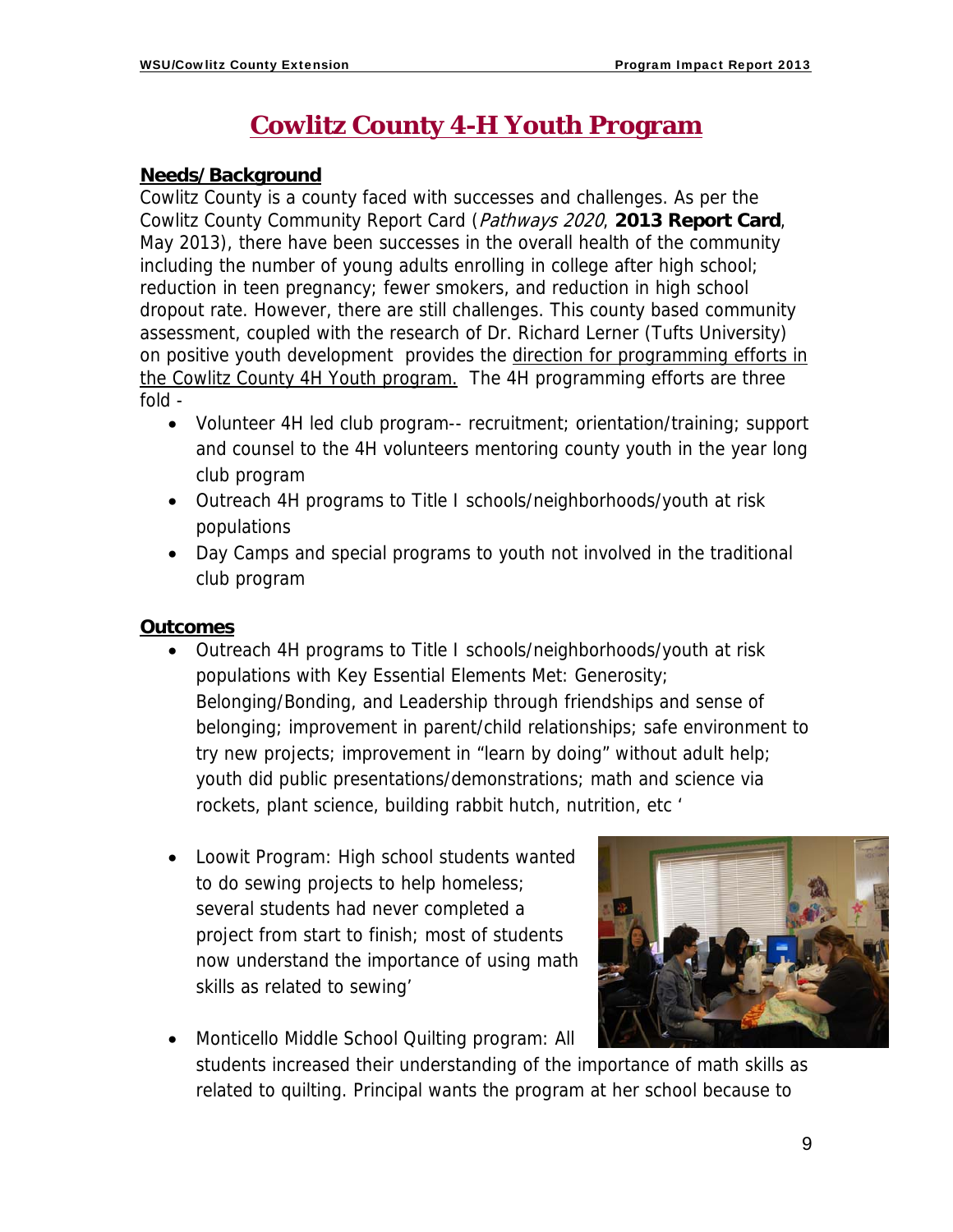this relationship of using math in a productive manner and it aligns Monticello Middle focus on increasing math skills/achievement/MSP

- Day Camps and special programs to youth not involved in the traditional club program with over 50% of the youth involved exhibited items at community fairs and/or county fair and participants learned project skills and were successful in the Essential Element of **Mastery**
- Continual recruitment; orientation/training; support and counsel to the 4H volunteers donating their time to teach, mentor and support county youth in the year long 4H club program
	- Of the 89 4H Club volunteers who are leaders, **45%** have been leaders for **10 years or more**
	- **70 %** [11 out of 16] of the 1<sup>st</sup> year volunteers (2012 program year) returned to be 2<sup>nd</sup> year volunteers for 2013 program year
	- 4H at Juvenile/Youth Services—3<sup>rd</sup> year of program; result of their AmeriCorps volunteer signing up her kids for 4H Summer club and 4H rocketry day camp in 2011 and then wanting to start 4H at the juvenile center; now a continuing partnership between juvenile and 4H; **this partnership was an invited presentation at the 2013 state conference in youth services by Cowlitz County juvenile center staff**
	- 4H Elementary Robotics Club— Blazing Bots—beginning 3<sup>rd</sup> year.
	- Came about as a result of 4H rocketry day camp and 4H robotics day camp offered in 2011 and 4H high school robotics program, 2009- 2012 partnership with Longview School District (2<sup>nd</sup> in Seattle and Portland regionals, 2012 and 2011) - **January 2014—competed in**



- **Oregon's FIRST Lego League Championship Tournament and received 1st place for Google's Innovation Solutions Project Award**
- **Cowlitz County had qualified 4H horse member as part of State 4H horse judging team attending the Eastern 4H Equine Roundup**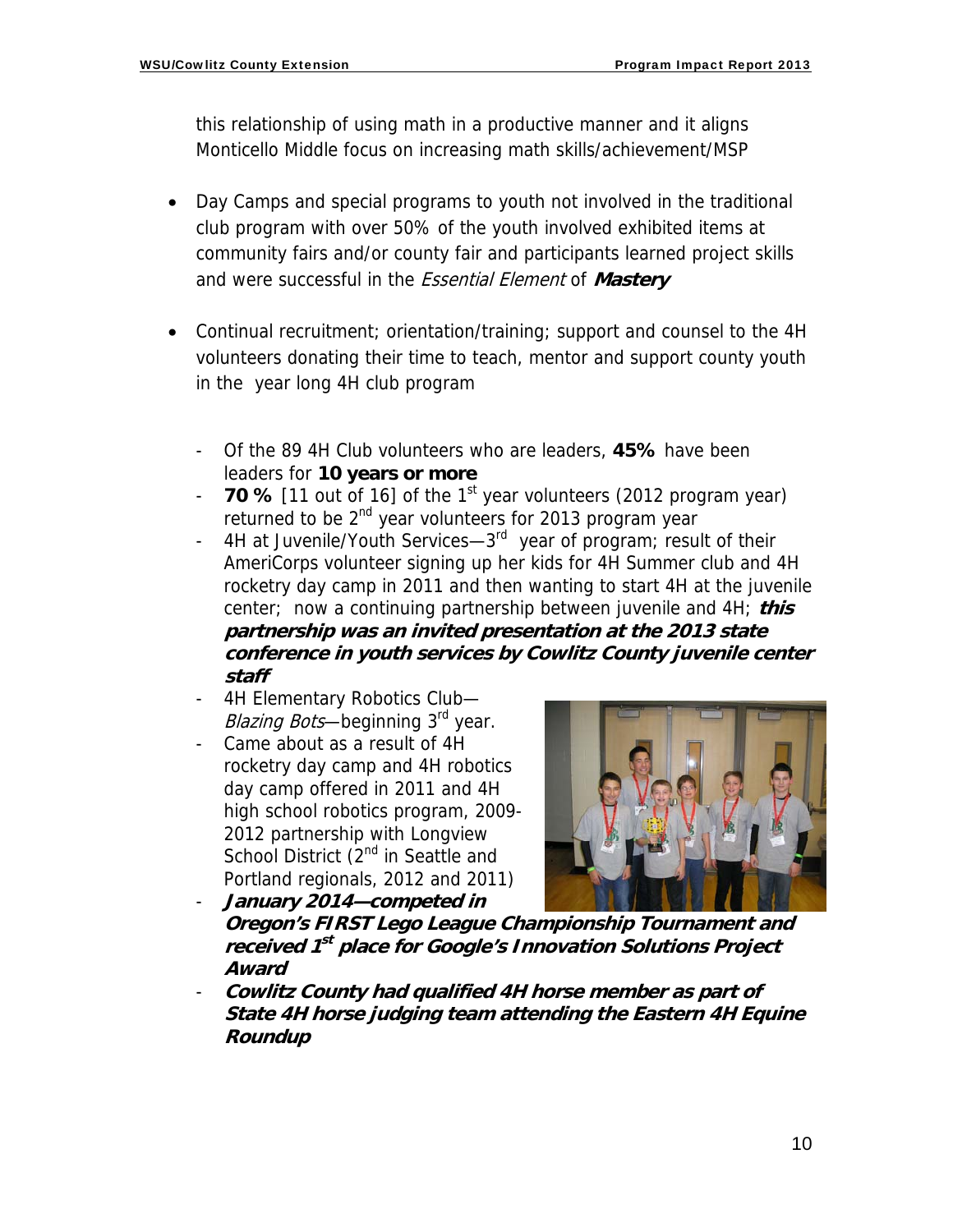### **Small Business Development Center**



SBDCs provide services such as development of business plans, manufacturing assistance, financial packages, and procurement contracts. Special emphasis areas include international trade and export assistance; e-commerce; technology transfer; assistance for veterans, including reservists, active duty, and disabled personnel returning from deployment; disaster recovery assistance; IRS, EPA, and OSHA regulatory compliance; research and development as well as market research.

This year in Cowlitz County, the SBDC had:

- 2 Published Success Stories
- 14 Subject Matter Expert Articles
- 6 Community Presentations/Workshops
- 1 Press Release
- Served **107 Clients**

#### **SBDC Client Economic Impacts:**

- **\$2.2 million** in Capital Investment
- **71 Direct Jobs** Created/Saved
- **9 New businesses** formed